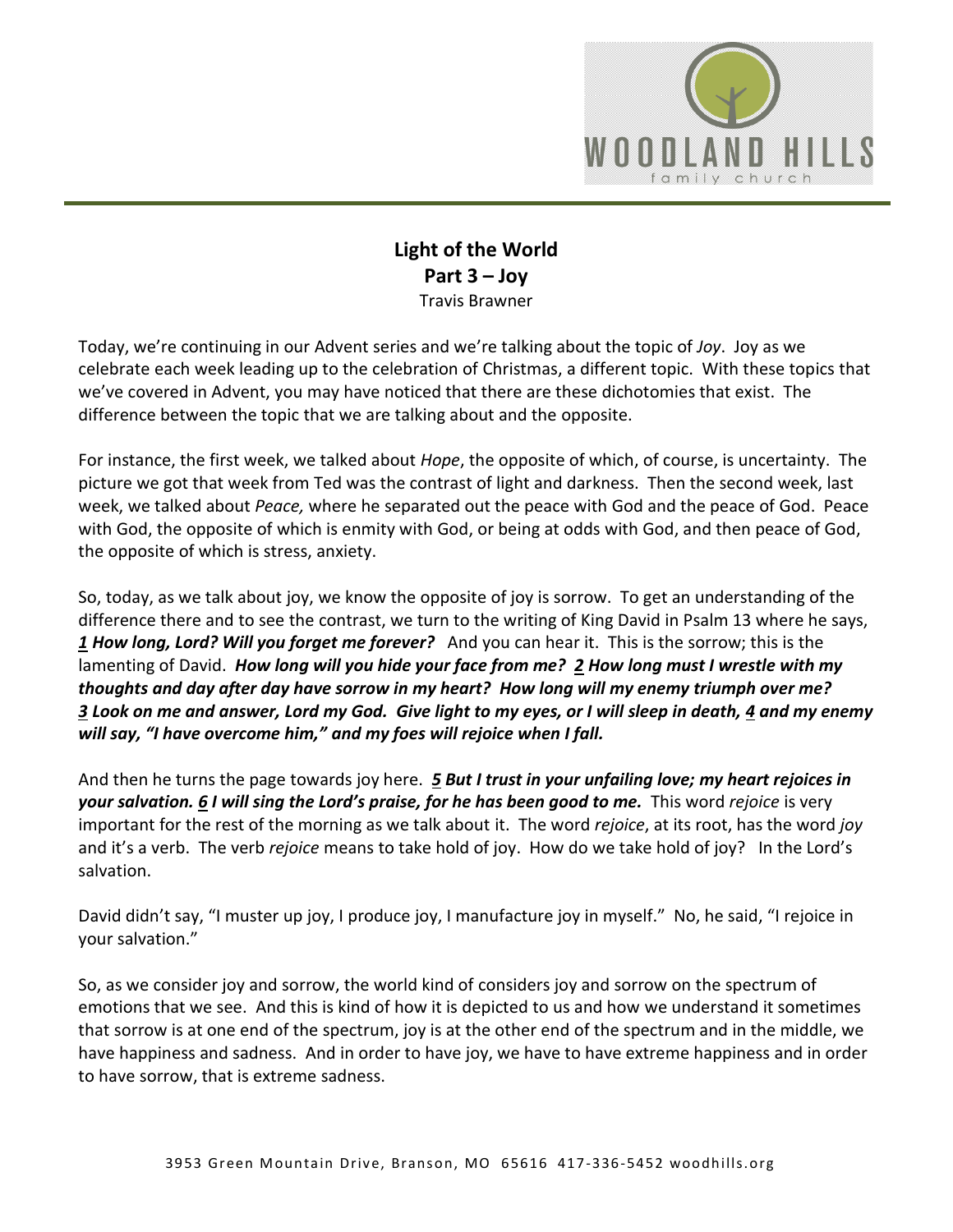I just want you to know this is not the biblical understanding of joy and sorrow. This is the way the world tends to think about joy and sorrow. As a matter of fact, we say that joy and sorrow are travel companions. As Christians, we understand and experience that. We know happiness and sadness and this, like I said, is kind of how the world understands how this works. There are things that make us happy and things that make us sad and it's what we tend to think about.

Some things make me happy and sad. One, would be my St. Louis Cardinals. If you have a sports team, maybe you've experienced both happiness and sadness when following your team.

Something else that makes me really happy is the Hot and Now light at Krispy Kreme. Does anyone else… When you've decided to have a treat and you're driving out 76 and you've got Walmart and the coaster across the road and you're peaking around the corner to see if it's lit and it is lit? Yes, that makes me happy. I'm not sad if it's not lit because I'm still getting a donut. But what can make me sad is when we see this sign on the door when we go to get our donut (the store is now closed). We've seen a lot of those this year, haven't we? And that's brought some sadness with some closing of some businesses and some restaurants and things like that.

Something else that makes me happy is getting an uplifting text message. "I hope you have a great day." Wow! "Thanks." Something that makes me sad is reading this: "Your Welcome." Take a moment. If you don't know why that makes me sad, ask someone that does so that we can fix it. Only half of you are laughing, so we have some work to do. I'm hearing whispers too, educating. That's good.

So, we know the difference between happiness and sadness, and we've got things that kind of take us back and forth. Again, as the world sees joy and sorrow, we understand that's not how it works. As a matter of fact, in your translation of scripture, you may see joy interchanged with happiness, gladness*,* or other words that describe this joy that we have, and it's in contrast to sorrow and sadness and the negative that contrasts against joy.

As followers of Jesus, we understand that as joy and sorrow are travel companions, there are things that can brings us joy, but in the midst of sorrow as well. There are a few different things I think about. Parenting – I can experience joy and happiness in parenting. As my kids are obeying, that feels good doesn't it? When your kids are getting along with one another. And then how about when they take it a step further and they express unprompted kindness to people? That's joy. At the same time, some of us can experience sorrow with our parenting from disappointment or a wayward child or ways that we can experience sorrow in our parenting. So, we are in the midst of joy and sorrow.

How about in marriage? Are there extremes of joy and sorrow in marriage? Yes. At work? We can experience joy because of productivity and recognition and a raise or a bonus or a promotion. Then sorrow with loss of work. We're in the midst of joy and sorrow at the same time in so many ways. With babies. You have this feeling of holding a baby that's pretty neat. But then this joy of holding your own child… It's just different isn't it, grandparents. There's joy in that. But then potentially in the loss of a child there can be extreme sorrow in that.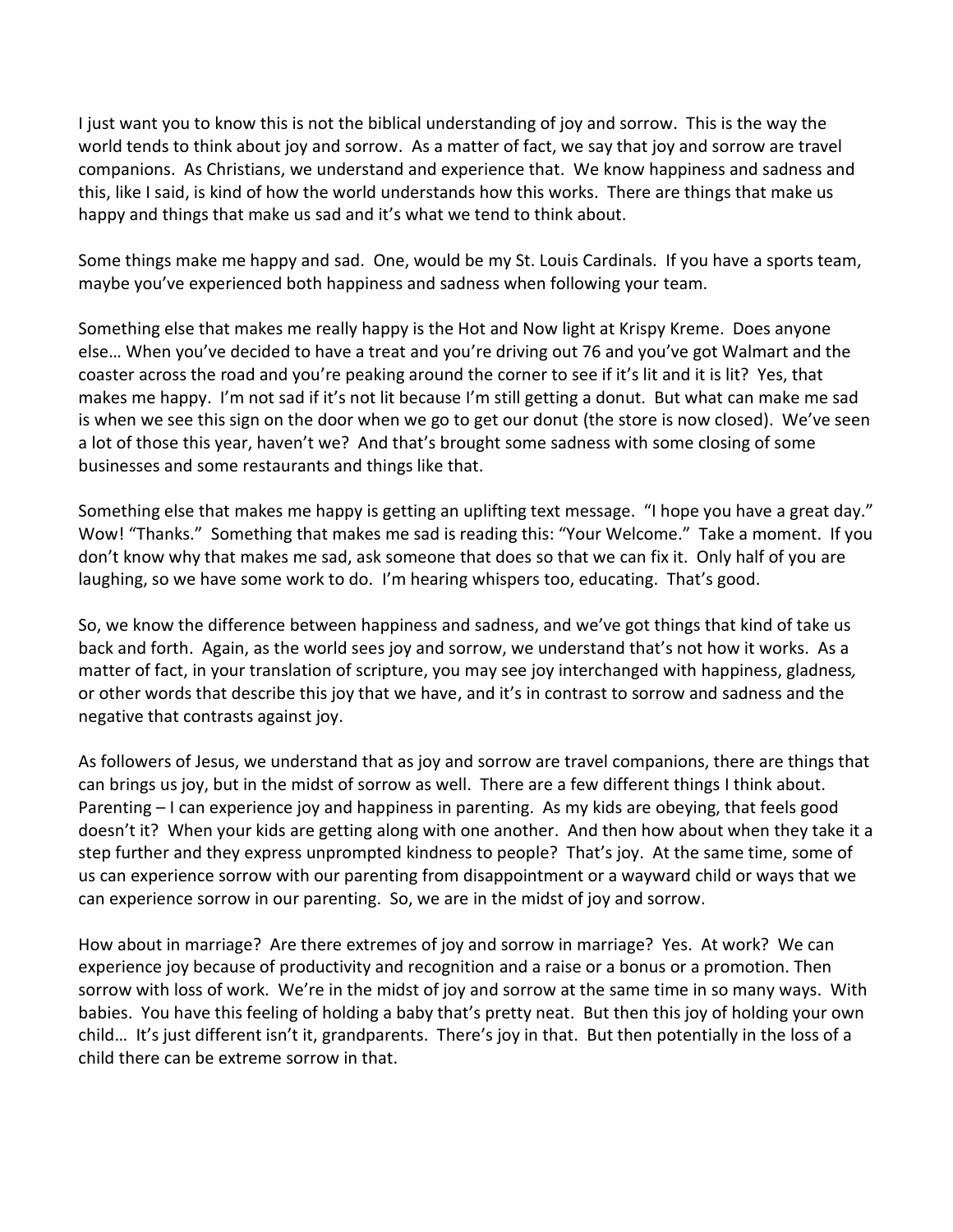## **Christians can experience joy in any circumstance**.

You see we are in the midst of joy and sorrow and we don't just swing up and down this spectrum of emotions to extreme happiness, which is joy, and extreme sadness, which is sorrow. The important thing to understand, regardless of the circumstances because those are all circumstances around us that we experience, is that regardless of our circumstances, Christians can experience joy in any circumstance.

The example we are going to look at is Paul. The Apostle Paul was previously a persecutor of Christians. He devoted his life to stamping out the faith. He was feared as a result of it. The Lord changed his heart. He followed Christ and became one of the most important evangelists of all time – past, present, future.

Then, toward the end of his life, Paul was in prisoned. He was being persecuted himself for his faith and he is in the worst of circumstances. He's in prison and it's probably cold, dark, wet and he's probably hungry, thirsty, lonely. Just the worst circumstances you can think of. I can imagine the stench. All of your senses can take you there to the circumstances that he must be in all on the account of his faith. And yet he has joy, and we know that because as he is writing a letter to the Philippians, he tells them, "Rejoice in the Lord always; again I will say rejoice." Did he say, "Hey, church in Philippi, I need you to try to produce joy in yourself. I need you to try and muster up some joy."? No. Rejoice in the Lord. Take hold of the joy that you have in the Lord.

Christians can experience joy in any circumstance. Why is that? What it is that Christians have that they can take hold of, that we possess to have joy in the Lord, joy in our salvation? **Joy is implanted into the soul of the follower of Jesus**. Did you know that? When we choose to follow Christ, we receive the Holy Spirit. When we receive the Holy Spirit, as Galatians 5: 22 says, we receive the fruit of the Spirit, which is love, joy, peace, patience, kindness, goodness, faithfulness, gentleness, self-control. It's there. Joy is implanted into the soul of the follower of Jesus. That which you can take hold of. You can experience joy in any circumstance.

By the way, I want to point out with the fruit of the spirit… All of those are implanted. If there is anything you are struggling with that you don't know how to approach it, know that you can take hold of the things that are implanted into your soul through the Holy Spirit – peace, patience. We talked about peace last week. It's there; we have to take hold of it. It's in the soul of the follower of Jesus.

This is why Christians can experience joy under any circumstance. One good example I can think of where there is joy and sorrow, where have these two opposing conditions  $-$  joy and sorrow  $-$  at the same time is at a funeral. The funeral of a follower of Jesus where you're celebrating the life of someone who followed Christ, who was saved from the consequences of sin, yet they are gone from us. The reason we can have joy, we take hold of joy, we rejoice in their salvation because we know that they are now with the Lord. They are with their Savior, away from sin and brokenness, in the presence of the Lord and the presence of joy, absolute joy.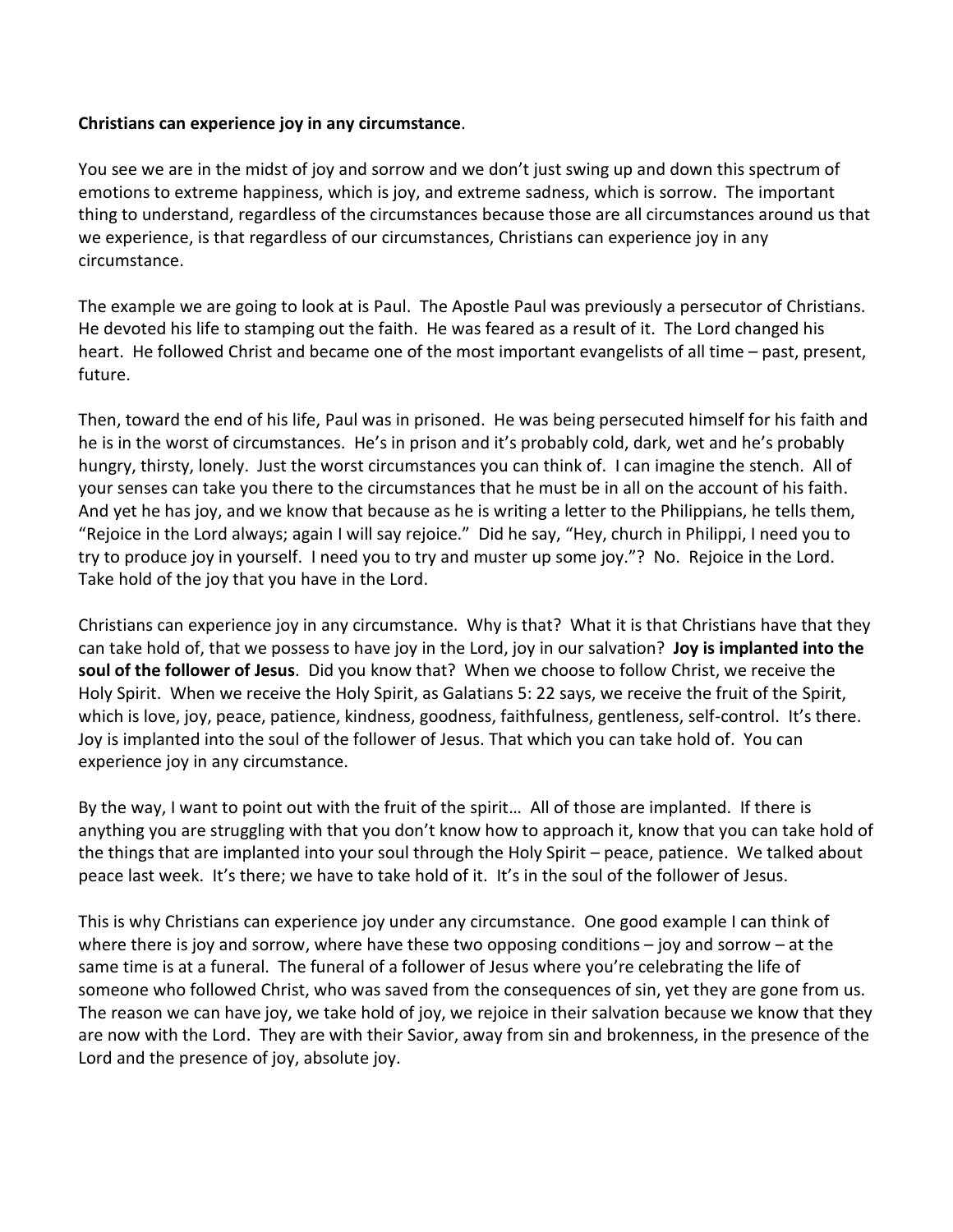As we acknowledge that and we see that in the funeral of a loved one who had received Christ, we have hope in that for ourselves, and that brings us joy. Yet, at the same time, sorrow for the loss of that loved one here on earth and with us for a time. You see, we experience joy and sorrow at the same time and that's something that's very hard for the unbeliever to understand, isn't it? For a non-Christian to understand how someone can have joy, regardless of their circumstances no matter what's going on around them. That's because the joy is implanted in us.

And it can be very hard for us to describe as well. We read in 1 Peter 1, *[8](https://www.studylight.org/desk/?q=1pe%201:8&t1=en_niv&sr=1) Though you have not seen him, you love him…* This is Peter to Christians. By the way, he's writing to those that didn't witness the life of Christ on earth and he's speaking to them. If you think about it, that's us now as well. …*and even though you do not see him now, you believe in him and are filled with an inexpressible and glorious joy…* Inexpressible. Not only is it hard for non-Christians to understand, but it's also hard for Christians to express. So, it's incomprehensible to those that don't believe and it's inexpressible to those that do. It's one of those things that is hard to communicate.

We're just coming off of potty training our youngest, Mason. He's our fourth. I see some young parents smiling and nodding their head. It's always an adventure isn't it? It's life full of emergencies and different dances and however else to communicated, "I've gotta go." Sometimes it's urgent. So, off we go. One of us takes him to the bathroom and then comes back. Upon the return, there are questions: Did he make it? Number one, number two? Of course, Mason is communicating in the conversation out loud. It doesn't matter where you are, public or not, for all to hear. That would otherwise be awkward for anyone else to have that discussion out loud. But then it occurred to me why toddlers and their grandparents get along so well. It's because they are both so comfortable talking openly about their bowel and bladder habits. There's easy conversation that's built in there.

We were at a basketball game a couple of weeks ago. Mason, of course, is in and out. It's a basketball game of our son, Jameson. He's 17. Mason is with us. There are so many emergencies, going in and out of the gym. And upon his return, the conversations and the questions declaring for all to hear what had just taken place… or not taken place. Towards the end of the game, some of our family had to leave early. They got up to walked out.

Our friend, Cole, 17 years old, is there watching the game with us. Cole walks with them out of the gym to the door and then walks back in. As he comes back in, Mason sees that Cole has left and come back in. It's a quiet time-out moment in a full gym. Cole gets halfway back up to us and Mason yells out, "Cole! Did you go poop?" Cole says, "No, Mason, I didn't." At this point, Mason is getting confused because there is only one other option, right? "Well, did you go pee?" "Nope." Mason couldn't understand it. It was incomprehensible to him. Cole left the gym and came back, and, as far as Mason knows, that's the only reason you go out of the gym and back in.

To the non-believer, the only reason that you have joy in your heart is because you have extreme happiness. And you can't experience that alongside sadness. But we as Christians know that joy and sorrow are travel companions and we can have joy regardless of the circumstances around us, at a funeral or otherwise. So, joy and sorrow together is incomprehensible to the non-believer and yet inexpressible to the believer.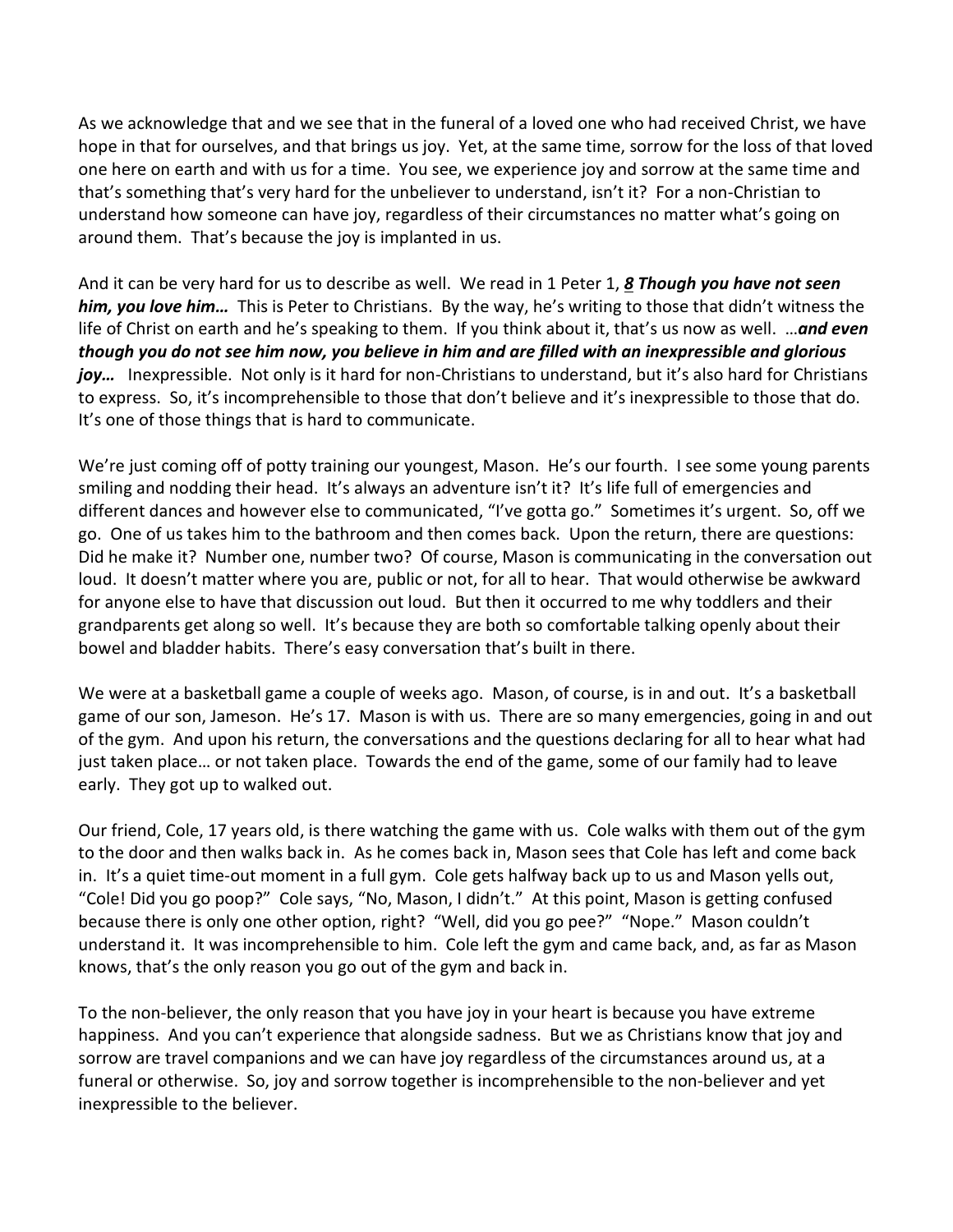Then we talk a little bit about sorrow. Now, as we talked about joy, the things that bring us joy, we also know that there is sorrow. For our example of sorrow, we look to King Solomon. King Solomon was the king over Israel, and he was the son of David, and he had experienced great wealth and great wisdom and this was his life. He was thought to be one of the wealthiest men that ever lived, one of the wisest men that ever lived. Solomon sought out joy through pleasures around him that he could create, that he could generate, that he could manufacture joy through his circumstances and the pleasures around him.

In Ecclesiastes 3, the first part of that passage in the first eight Verses of Ecclesiastes 2, we read about Solomon and his listing all of the pleasures that he took, all of the things he tried to do to build up his happiness, his joy.

Then he turns the page when he goes in to Verse 9 where we pick up the story. He says, *[9](https://www.studylight.org/desk/?q=ec%202:9&t1=en_niv&sr=1) I became greater by far than anyone in Jerusalem before me. In all this my wisdom stayed with me.* That's important. It's not like he got a lot of money and lost his mind. He still had his wisdom about him. So, we understand that no matter how smart, bright, intelligent you are, you can have your wisdom about you and still chase the wrong things.

He said, *[10](https://www.studylight.org/desk/?q=ec%202:10&t1=en_niv&sr=1) I denied myself nothing my eyes desired; I refused my heart no pleasure. My heart took delight in all my labor, and this was the reward for all my toil.* Translation – "I deserve this." "I deserve joy, I deserve happiness." Do we ever hear that? Do we ever say that? That's what he's saying. "I've worked hard for this; this is what I deserve."

*[11](https://www.studylight.org/desk/?q=ec%202:11&t1=en_niv&sr=1) Yet when I surveyed all that my hands had done and what I had toiled to achieve, everything was meaningless* (pointless, worthless)*, a chasing after the wind* (chasing something I can never catch)*; nothing was gained under the sun.* So, we see this deep sorrow that Solomon expresses, and we know that he did take hold of the joy of the Lord in his salvation, but we get his example of chasing after things to try to bring ourselves joy. We do that too sometimes, don't we? We have a tendency for that. Sometimes we fall to the lies that more money, more possessions, more power, more influence can bring us joy. If we could just control those circumstances, we would be full of joy.

There are other things besides those common things that we think about. They are kind of these smaller things I think of where we try to manage ourselves in order to achieve joy. As a matter of fact, Time Magazine has a special edition out right now called *The Power of Joy.* It says, "Elevate your Life," "Finding Joy in Trying Times," A Spiritual Peek." They are so close in here. Some of these articles are interesting articles. You read about getting a religion, expressing gratitude. The questions are: What do you mean by get a religion?" "And when you say express gratitude, express gratitude to whom." So, we get very specific when we talk about taking hold of the joy that it in us.

There are measures that we can take, especially in the health and wellness space, things that we are encouraged to do. If you know me at all, you know that I'm very much a fan of wellness and caring for our physical and our mental and our relational and emotional condition. Because when we are unwell, our focus becomes inward.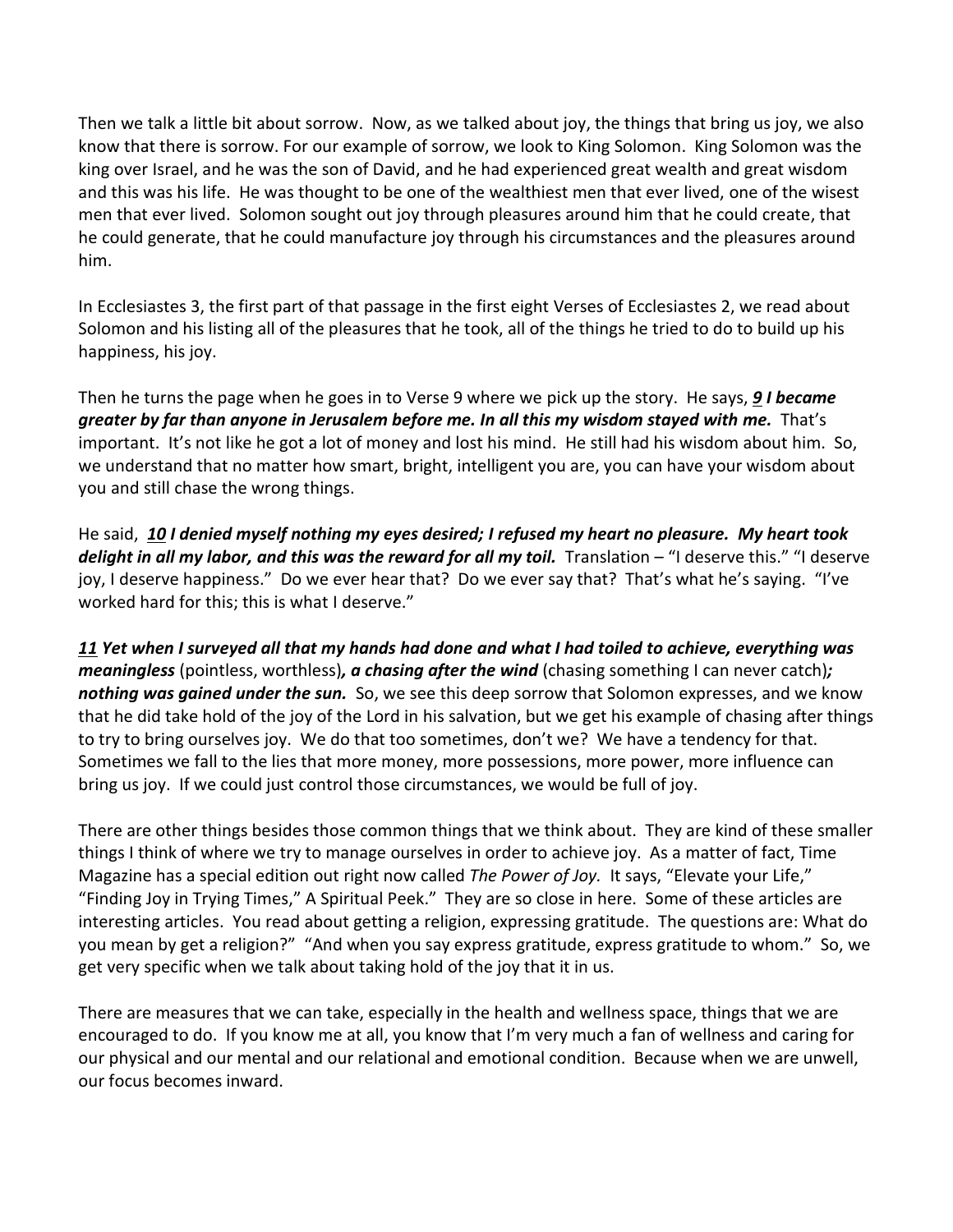When we are well, we can better turn our focus outward. As you are seeking wellness, the question becomes: "What is your goal? Is it happiness and joy? Or better, is it to love and serve God and other people?" We see many things like, *You need to change your diet. You need to get a pet. Get outside more. Improve your sleep. Start exercising.* We need to do all these things, but really what we're trying to do, if our goal is to seek joy only, is we're trying to bio hack our neuro chemistry. We're trying to increase the good chemicals in our body so that we can feel better. The problem with that is that we can do all the right things to boost our mood and still have sorrow in our heart. We can kind of trick our chemistry to feel better but still have sorrow in our heart and it can be a chasing after the wind, something that we are not going to catch. It can all be vanity.

The question then becomes: "Great, you tell me to take hold of the joy that I have as a Christian and that's implanted in my heart, but how do I do that? Travis, I can't just flip a switch and experience joy. What are some practical things to take hold of the joy of my salvation?" I'm going to give you five things, we call them spiritual disciplines, that you can do to draw near to the Lord.

**1. Scripture** – Reading God's word, breathing in the breath of God that has been breathed out for us that is profitable for so many things.

**2. Prayer** – I don't just mean a mealtime prayer. Even in your quiet time prayer, I want to challenge you. May your prayer not be rich in petition but lacking in gratitude. I'm talking about meditative prayer that is drenched in gratitude. Nothing pours into a heart of joy quite like a condition of gratitude.

**3. Solitude** – Some of you need to get away from people. I know we're in a time right now where we're trying to isolate and get away physically, but I mean get away electronically, digitally, however else you are connecting to people. And for part of your time of the day, isolating yourself from everyone, from people. Because these first two happen better when you are in isolation from people. Solitude is important and scripture and prayer are far more effective when you are in solitude. Some of you need to get away from people.

**4. Fellowship** – Some of you need to get around people. Again, we've been isolating. We've been away from people. This has been hard. It's been a trying time for our church, for The Church, for our country, for the world. Followers of Jesus, you were not made to do life alone. As we've been isolating, we're taking measures to be safe and we will continue to do that as a church, but we want to encourage you… And we still respect all decisions. We want to encourage you to get around other believers in Christ, whether it's at church or other places. Some of you really need to get around people. I say that specifically – others who are equally yoked in Christ, others who take hold of the joy of the Lord's Salvation.

**5. Service** – Service is one of our purposes that we talk about as a church and it applies to us individually as well. It's ministry. How are you serving the body of Christ? How are you being the hands and the feet of Christ through service?

And how do these things help us to draw near to God? How do they help us to take hold of the joy that we have in the Lord? They do so because it draws us near to the Lord.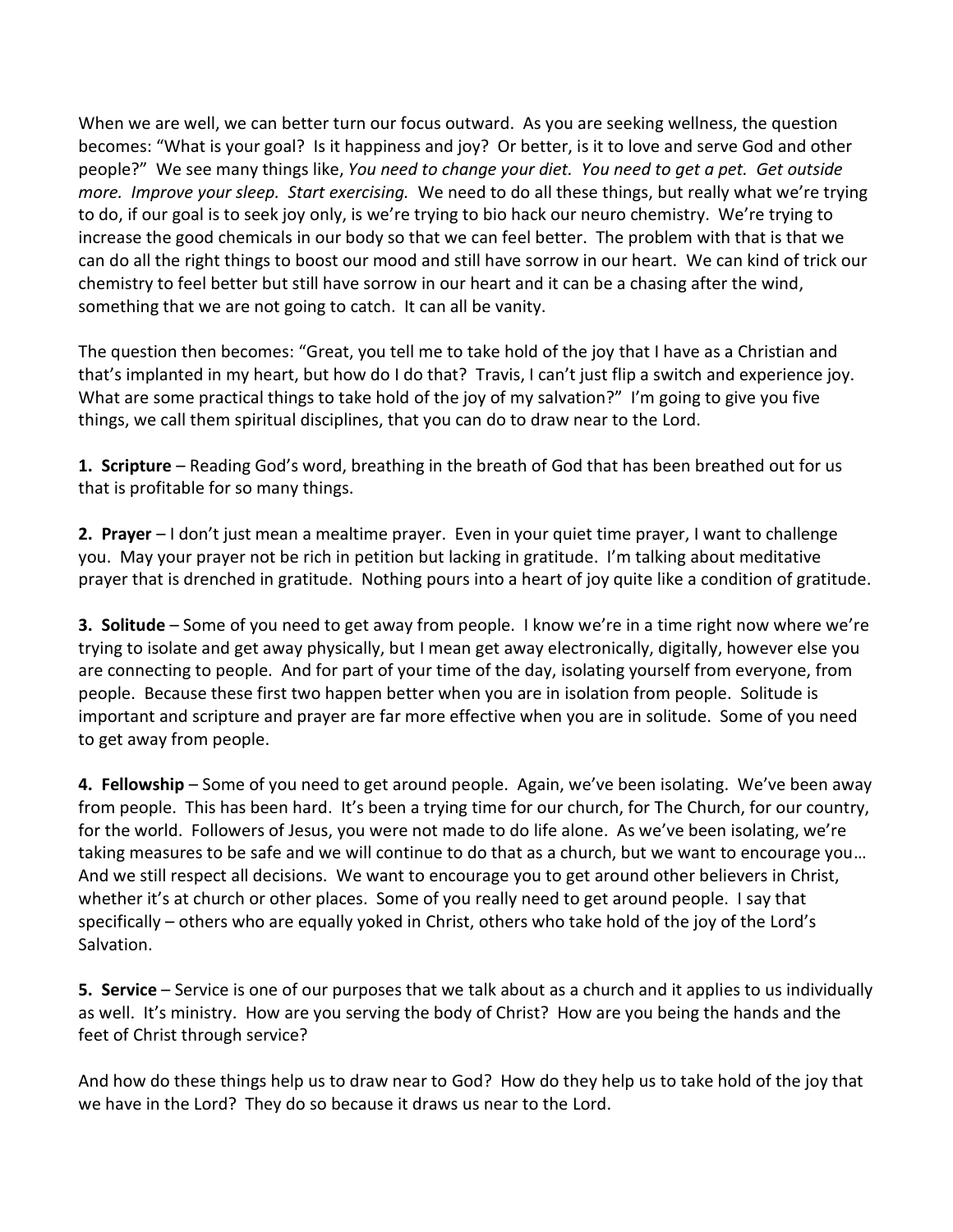We read in Psalms 16, *[11](https://www.studylight.org/desk/?q=ps%2016:11&t1=en_niv&sr=1) You make known to me the path of life; you will fill me with joy in your presence, with eternal pleasures at your right hand.* As we draw near to the Lord, we can better take hold of the joy that we have in him.

We're celebrating Advent, doing this Advent series in the Sundays leading up to Christmas. Advent literally means coming into place. The way I like to think about Advent is that it's God plan coming together because it's still happening. It was happening when Christ was born and it's happening now. What is God's plan? Well, since the time of creation and the fall, God put a plan in place of redemption and restoration. First redemption – when he sent his son, Christ, which is what we celebrate around Christmas. That's the redemption. For the sin of all man who will follow him.

We read about that in Luke 2: 8-11. We heard part of it earlier with the lighting of the Advent candle. *[8](https://www.studylight.org/desk/?q=lu%202:8&t1=en_niv&sr=1) And there were shepherds living out in the fields nearby, keeping watch over their flocks at night. [9](https://www.studylight.org/desk/?q=lu%202:9&t1=en_niv&sr=1) An angel of the Lord appeared to them, and the glory of the Lord shone around them, and they were terrified. [10](https://www.studylight.org/desk/?q=lu%202:10&t1=en_niv&sr=1) But the angel said to them, "Do not be afraid. I bring you good news that will cause great joy for all the people. [11](https://www.studylight.org/desk/?q=lu%202:11&t1=en_niv&sr=1) Today in the town of David a Savior has been born to you; he is the Messiah, the Lord.*

The Savior was born that had been prophesied about hundreds of years before and talked specifically about how it would happen and here he is. Because in God's plan coming together, he sent his Son, Christ, to live a perfect life, sinless, to die a sinner's death, to raise again from the grave to prove that he is God, and that his sacrifice is sufficient for atonement of our sins. He established his church, went to be with the Lord, and now we wait for his return because his plan is still coming together. That's what Advent is.

Around this time, we sing the hymn. We sang it this morning. "Joy to the World." A lot of you may be thinking in 2020, *I ain't feeling it.* Right? It's been a rough year. Boy, have joy and sorrow been travel companions this year? We've been in the midst of so much and we're just on a roller coaster of joy and sorrow and experiencing them together at the same time, which, again, is incomprehensible to those that don't believe and inexpressible to those of us that do.

I want to quote my wife. She said, "Jesus brought joy to the world, but he did not promise joy in it." Now, again, we understand that Christians are promised joy in the world because of our salvation and so we understand also that he brought joy to the world through Christ, which is why we can have joy in the world. As a matter of fact, we are promised sorrow and if anything, that this life will be full of struggles and trials and darkness. But He did bring joy to the world of which we can take hold. He brought joy to the world, but we will have struggles.

Do you ponder heaven and hell much? At all? You should. We should all ponder it. One or the other is the eternal destiny of every man, woman, and child. So, we should think about it. We shouldn't ignore it. When you ponder heaven and hell, what do you think about? When you think about heaven, do you think streets of gold, gates made of pearl? Do you think about being with loved ones who have gone to be with the Lord before you? That's a joyful thought, isn't it?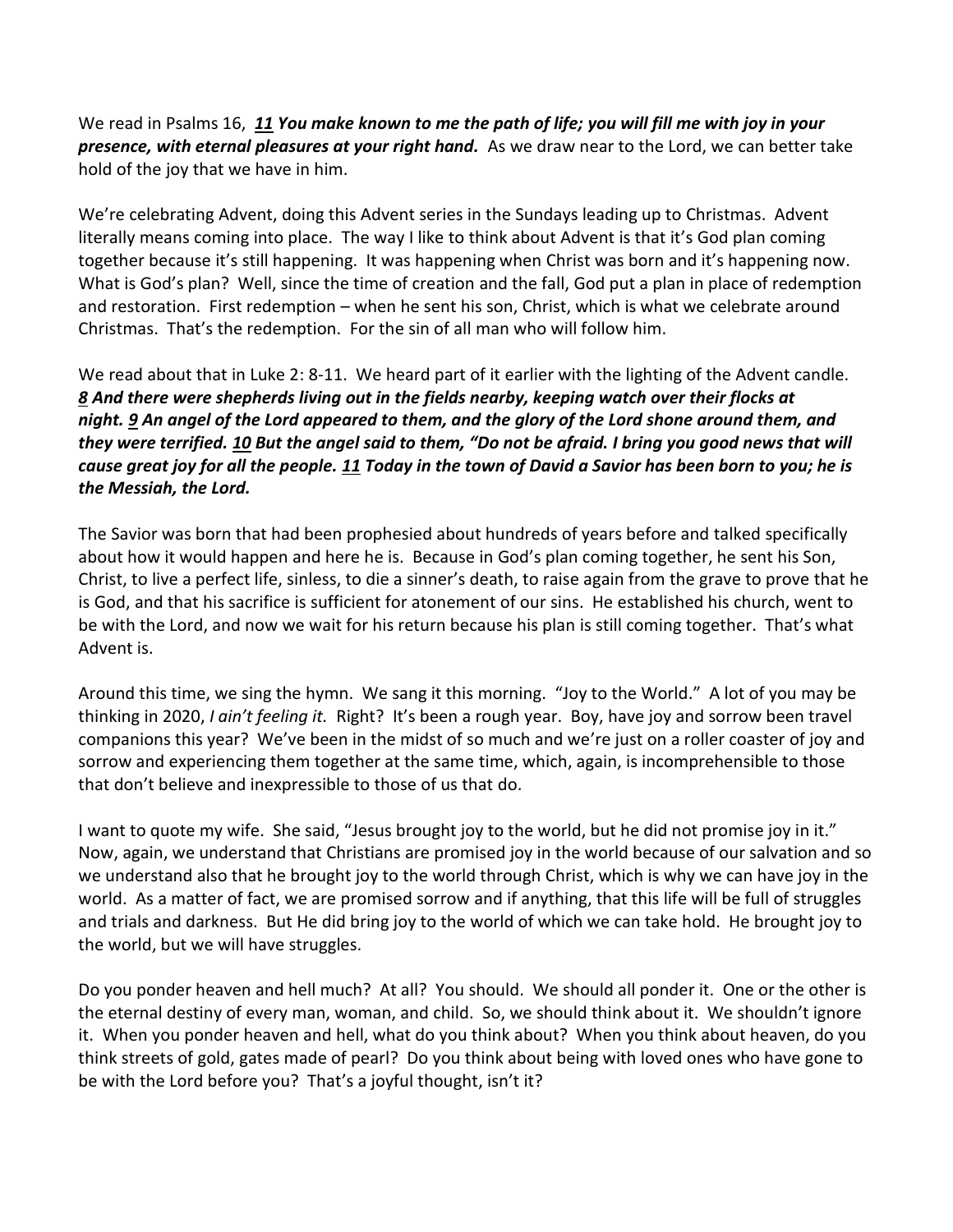When you ponder hell, what do you think about? Do you think hot temperatures, fire, endless reruns of Hallmark Christmas movies? Some of you are like, *no that's more like heaven* - *hot cocoa and Christmas movies.* But what do you think about? The fact is they exist, and they do have a physical component, but the thing is the physical component of heaven and hell are not the essence of heaven and hell. The essence of heaven and hell boils down to one thing and that is the eternal presence of God in heaven and the eternal absence of God in hell.

Jesus brough joy to the world. Let me show you this graphic to help you understand what I'm talking about. Anywhere there is God, there is joy. Anywhere God is not, there is not joy. In heaven, God is there and there is joy. On earth, God is here, we have his presence and there can be joy. In hell, God is not there and there is no joy.

Anywhere that there is sin and brokenness, there is sorrow. In hell there is sin and brokenness. On earth, there is sin and brokenness. In heaven there is no sin and no brokenness. This is why joy and sorrow are currently travel companions for us. We experience joy and sorry at the same time. That is often incomprehensible by the non-believer. They don't understand because joy is simply excessive happiness and sorrow is just simply excessive sadness. But to the Christian, it can be inexpressible, and for those that have placed faith in Christ, you get it; it's hard to express.

A little bit ago, I mentioned the five spiritual disciplines that I think are some of the most important if you're not participating in it. By the way, if you're doing all of these other things with your wellness and your job and money and physicians and things like that, and you're neglecting the spiritual disciplines, then you're missing it, you're chasing after the wind.

As we talk about that, I said scripture. That was the first one that I listed because we can literally breathe in the breath of God that has been spoken out to us. And if you're wondering where to go in scripture, I want to give you, if nothing else, maybe a little homework assignment. I want to direct you to Romans 8. This is a chapter in the Bible that, to me, helps to take hold of the joy that is implanted in the Christian.

When Paul wrote the Letter to the Romans, he started off with setting the scene. The first half of the Book of Romans is like the situation that we're in. This is where we read that all have sinned and that the wages of sin is death. We read about the condemnation that faces man because of sin and our condition – creation and the fall.

But then he goes on in Chapter 8. He starts to turn the page on it, and he starts to talk about the redemption that we have in Christ. He starts out in the beginning of Chapter 8 - *[1](https://www.studylight.org/desk/?q=ro%208:1&t1=en_niv&sr=1) Therefore, there is now no condemnation for those who are in Christ Jesus…* Remember, there was condemnation. Now there is no condemnation. *[2](https://www.studylight.org/desk/?q=ro%208:2&t1=en_niv&sr=1) …because through Christ Jesus the law of the Spirit who gives life has set you free from the law of sin and death. [3](https://www.studylight.org/desk/?q=ro%208:3&t1=en_niv&sr=1) For what the law was powerless to do because it was weakened by the flesh…* What can the law not do that God can do? He could send joy to the world. He brought joy to the world.